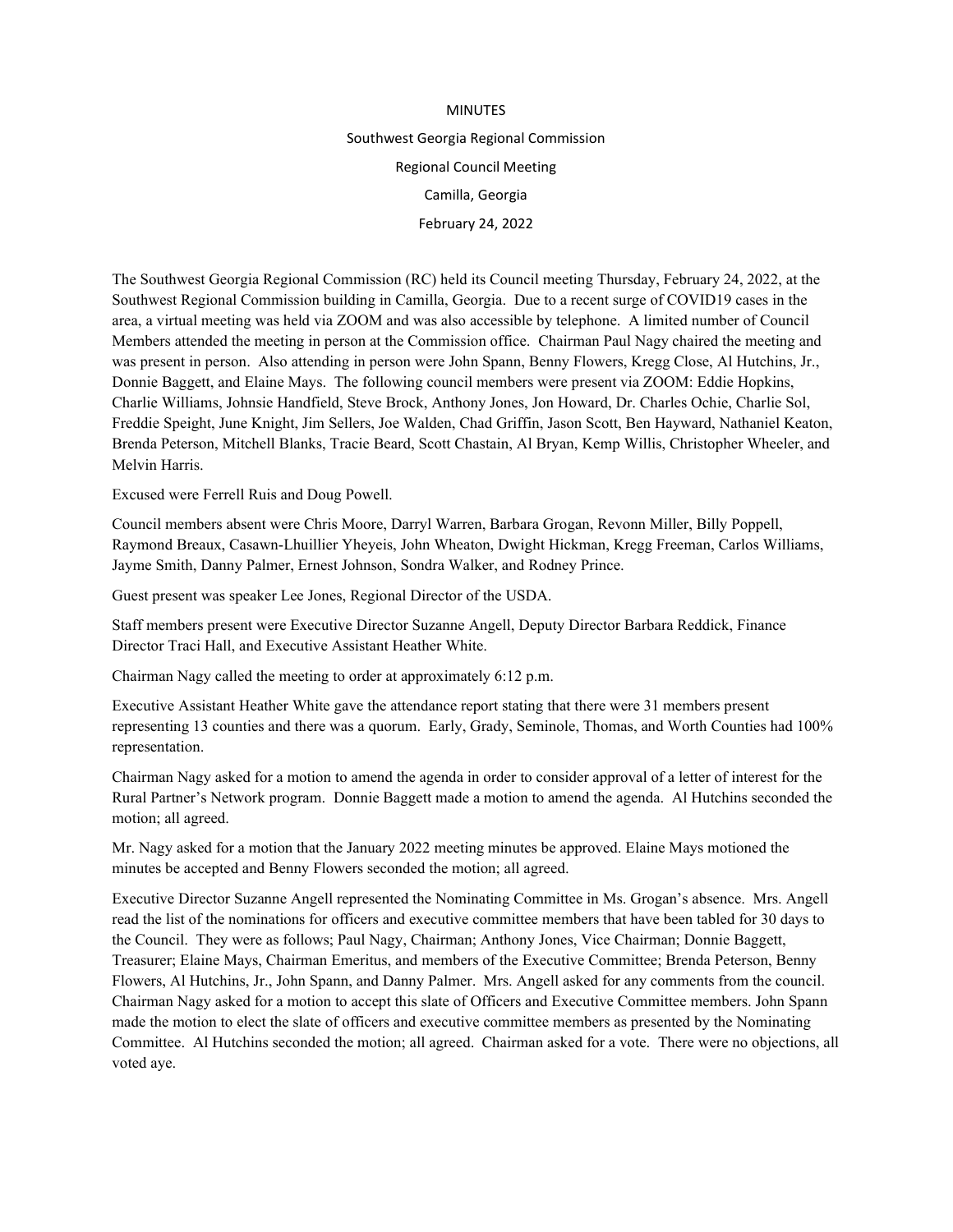Chairman Nagy asked Deputy Director Barbara Reddick to present the Planning Report. She said she and some staff attended a meeting where the USDA was launching a Rural Partners Network. They are looking for agencies to connect our communities to resources that USDA has to offer. The program director, Lee Jones, was introduced to address the council. She said after Mr. Jones's presentation the Council will be asked to consider approval and submission of a letter of interest to the Rural Partner's Network. After the presentation, questions were solicited from the council. With no questions, Elaine Mays made a motion to submit the letter of interest for the Rural Partner's Network program. Kregg Close seconded the motion; all agreed. Mrs. Reddick asked for a vote to approve the Southwest GA Economic Recovery & Resilience Strategic Plan. A copy was provided to the Council in their packets. Elaine Mays made a motion to approve the Plan as presented. Benny Flowers seconded the motion; all agreed. Deputy Director Barbara Reddick continued with the rest of her planning report. She gave the update on ARPA Broadband awards for our region. Funded were Colquitt, Early, Lee, Terrell, and Thomas counties. CHIP applications for Boston, Grady/Cairo, Doerun, and Seminole were submitted in January. Dougherty County and Feeding the Valley Food Bank was awarded \$4m in CDBG Covid Relief funds. Pre-Hazard Mitigation Plans are as follows; Seminole County (in progress), Calhoun County (under review), Mitchell County (approved pending adoption), Decatur County (in progress), Worth County (under review), Grady County (new contract), and Terrell and Thomas counties have contracts that are being developed. A Community-Wide Assessment Brownfields Grant has been submitted and is under review. Announcements are expected in the Spring of 2022. She said that assistant Sansui Tolupe Mary is enrolled in school and will no longer be volunteering for the Commission. New staff has been hired; Sheena Stephenson has been hired as the new Planning Assistant and Keriston McMillan has been hired as a Planner.

Director of Finance Traci Hall presented the Financial Report for the period ending January 31, 2022, for the Council's approval. The General Fund had a net surplus of revenues over expenditures of \$57,975.77 bringing the ending fund balance to \$623,370.18. The FY22 unassigned fund balance per policy is \$365,652.97. The actual unassigned fund balance in excess of minimum is \$257,717.21. The Revolving Loan Fund had a surplus of revenues over expenditures of \$3,311.97 bringing the ending fund balance to \$618,850.37. The Regional Transportation Fund had a deficit of \$90,410.82 bringing the ending fund balance to \$2,692,588.26. The Pension Trust Fund had a deficit of \$221,950.71 bringing the fund balance to \$849,122.02. Chairman Nagy asked for a motion to accept the January 2022 Financial Report included in the meeting packets. Donnie Baggett made a motion to accept the January financial reports. Elaine Mays seconded the motion; all agreed.

Mrs. Angell proceeded to give the Executive Director's report. She welcomed new council members and introduced each of them. She reminded the new members that we will hold a New Council Member Orientation before the March meeting. Details will follow. The RLF CARES program has disbursed nine microloans totaling \$345,000 of the \$500,000 fund. This is 69% of the fund that has been utilized. Any entity that has not disbursed or committed at least 75% of their funds by April 1, will return 25% of their funds to EDA to be disbursed to other regions that may need them. We do have one complete RLF application for the RLF Board to review and we are hopeful that this loan will be approved and will put us above the 75% threshold. The FY22 Work Program Summary of Projects was mailed out in the Council packets. A new Grant Administrator started with the Regional Commission this month. Included in the packets was the most recent weekly legislative report provided to us by the Georgia Association of Regional Commissions (GARC) lobbyists, Mathews & Maxwell. House Bill 1180 that addresses the Regional Commissions and their Councils has been reintroduced. The mental health crisis continues to be a hot topic in the Federal and State Legislatures. The Department of Human Services FY 23 Transportation grant application was submitted, and rates were approved for FY23. These rates were much needed increases from previous year's rates. This will help make up some of the deficit we have experienced in our Transportation program this fiscal year. A follow up to the request from a council member in January concerning staff satisfaction surveys will be taken to the Executive Committee for review in March. Once again, we are having to change our payroll software program. Included in the packets was a flyer on 2022 AARP Community Challenge Grant Opportunity. Please share this information with your local governments so they can provide us with their potential projects.